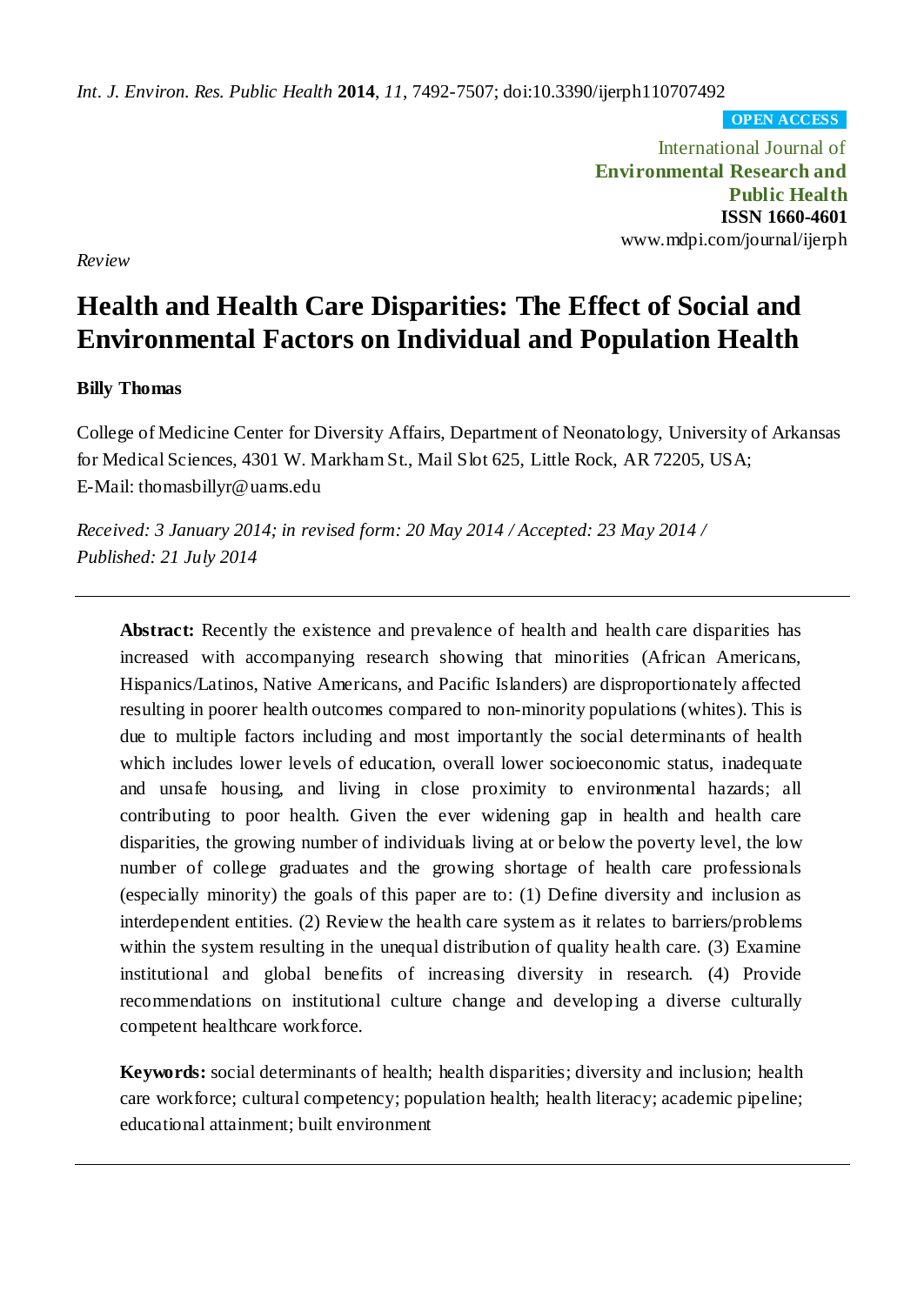#### **1. Introduction**

According to the 2012 census, the U.S. population is now greater than 313 million (a 9.7% increase over the past decade) with individuals under 18 representing the most diverse and rapidly growing segment of the population; about 24%. It is predicted that by 2020, no racial or ethnic group will comprise a majority; already, minorities make up about 46% of the under-18 population and about half of all births [1].

Minorities make up 31% of the U.S. population. Individuals of Hispanic or Latino origin make up the largest segment at 16.2% [1]. As the population grows, this young, diverse group of mostly underserved minority individuals will continue to struggle with an educational system that, in many cases, lacks the infrastructure to support their unique needs.

It has been well documented that educational level, socioeconomic status, and health status are all directly linked, are key components of our social structure, and play a major role in how we progress as a society. In 2005, the mortality rate for U.S. adults, ages 25–69, with some education beyond high school was 206/100,000. For those with only a high school education, the rate more than doubled, and tripled for those with less than a high school education; dramatically illustrating the direct correlation between educational attainment, good health, and longevity [2]. Perhaps the most powerful determinant of health over the life- course is educational attainment. How far we go in school will largely determine our income, the neighborhoods in which we live (the built environment), and our access to health care and basic information on healthy lifestyles, and other resources critical for good health. In the US, high school graduation rates are high, with 85.4% of individuals over age 25 earning a diploma. However, only 28.2% of those over 25 have a bachelor's degree [1]. In addition 14.3% of US citizens live below the federal poverty level [1]. As a result the rapidly growing U.S. population is becoming more diverse, with lower levels of educational attainment and increasing poverty levels. When these factors are combined, the result is poor individual and population health.

Part of the responsibility of the health care system is to identify those factors (social determinants of health) that negatively influence health within underserved communities and to educate the health care workforce, community, and policymakers about the direct, and in many cases very negative, impact these factors have on overall health, quality of life, and life expectancy.

Over the past two to three decades the existence and prevalence of health and health care disparities has increased with accompanying research showing that minorities (African Americans, Hispanics/Latinos, Native Americans, and Pacific Islanders) are disproportionately affected resulting in poorer health outcomes compared to non-minority populations (whites) [3,4].

Minorities have poorer health outcomes as it relates to multiple diseases*—*cardiovascular disease, diabetes, asthma, cancer, and HIV/AIDS. This is due to multiple factors, including and most importantly, the social determinants of health which includes lower levels of education, overall socioeconomic status, inadequate and unsafe housing, and living in close proximity to environmental hazards contributing to poor health [3].

The identification of health and health care disparities along with their etiologies is only part of the puzzle. Perhaps a bigger and maybe more important part is the development of a workforce that is equipped to address and take on the mounting health care needs of a rapidly growing diverse population. The need for a diverse, culturally competent health care workforce is of primary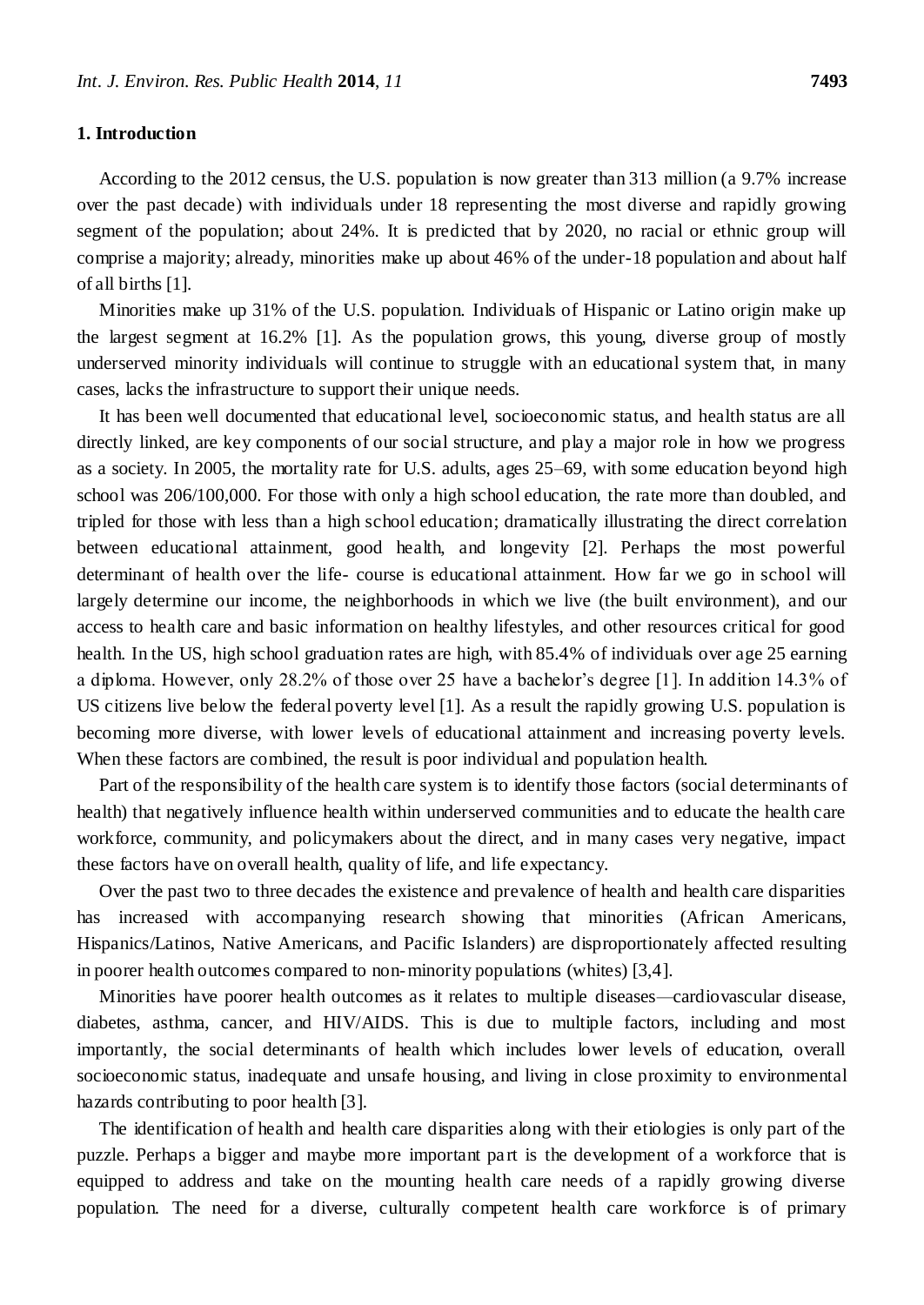importance in identifying, addressing and eventually reducing health and healthcare disparities. Nationally, African-Americans, Native Americans, Hispanics/Latinos, and Mainland Puerto Ricans make up 31% of the U.S. population [1]. Minorities account for only 7.4% of medical school faculty, 8.6% of dental school faculty, and <10% of nursing school faulty [5–7]. In turning to minority representation in research, Blacks constitute less than 1.0% of researchers with NIH grants [8,9]. In general, there is a very large gap between minority representation in the general population compared to minority representation in health professions and biomedical and behavioral science.

Given the ever widening gap in health and health care disparities, the growing number of individuals living at or below the poverty level, low college graduation rates, the growing shortage of health care professionals (specifically minorities and individuals from disadvantaged backgrounds) and the currently slow implementation of the Affordable Health Care Act the development and implementation of a health care system that is inclusive, equitable and specifically addresses health and healthcare disparities is critically important. The goals of this article are to: (1) define diversity, inclusion and cultural competency as interdependent entities along with their independent role and combined effects on both individual and population health and health care [10]; (2) review the health care system as it relates to barriers within the system that have resulted in the uneven distribution of equitable quality care and multiple health disparities; (3) examine the benefits of increasing the diversity of the research workforce resulting in the acceleration of advances in medical and public health research; and (4) provide recommendations that will help move us towards a culturally competent health care system and workforce that will be able to provide equitable quality care for a diverse population and close the health and healthcare disparities gap.

#### **2. Methods**

#### *2.1. Defining Diversity, Inclusion and Cultural Competency and Their Effect on Population Health*

Why is it important that we not only maintain, but also increase, our current enrollment and graduation rate of minorities (African American, Native American/Alaskan Native, Hispanic, Asian Hawaiian/Pacific Islander, Mainland Puerto Rican and other Asians) in the biomedical sciences? By mid-century, no racial or ethnic group will comprise a majority nationally. The population will be made up of mostly people of color. The Supreme Court ruling in the Grutter *vs.* Bollinger case involving the University of Michigan Law School in which the court reasoned that as population demographics shift, all college graduates will need to be skilled at engaging with diverse individuals, ideas, and values [11]. Nowhere is this more evident than in health care. The need for a diverse student body is a "compelling interest" for educational institutions and the nation; resulting in improved patient access, quality of care, increased patient involvement in the care plan, increased ad herence, and more positive patient perceptions of care*—*all leading to reduced health disparities and improved population health [6,12]; all providing valid reasons for pursuing and promoting diversity in higher education.

At most institutions, consideration of race in the holistic admissions process has been supplanted by socio-economic or educationally disadvantaged status*—*either based on family income or educational attainment or quality. While this approach does effectively broaden opportunity for many minority and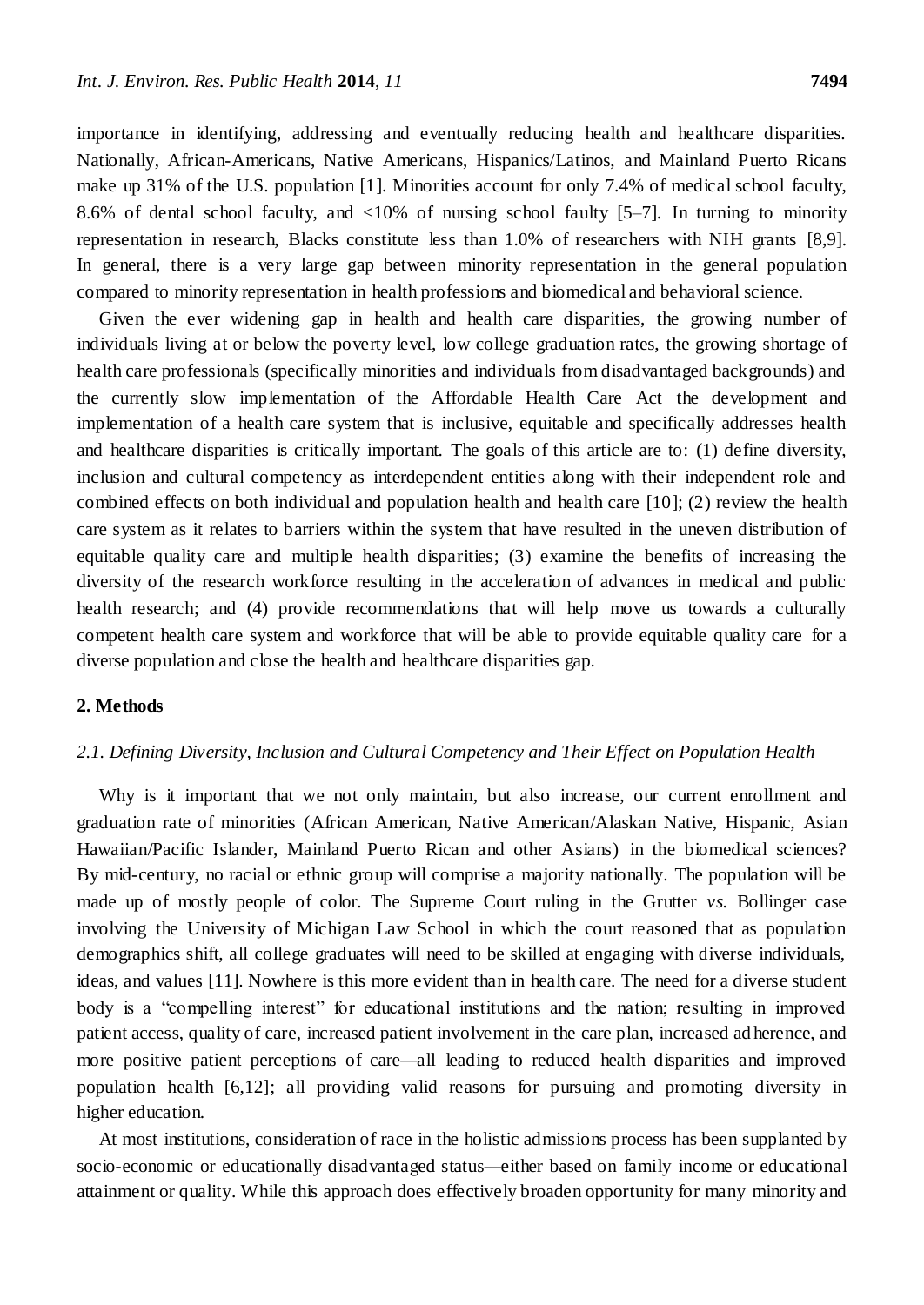majority students, the fact remains that the long history of racial discrimination continues to impact minority and disadvantaged students in ways that hinder their chances of success [13,14]. Complete disregard of race or ethnicity as a legitimate factor to consider in the admissions process may shut out deserving candidates. It comes down to whether we as a society, more specifically the US health care delivery system, believe in the educational benefits of diversity*—*that it enriches the quality of education for everyone (students, staff and faculty); individuals with unique personal differences and life experiences contribute to and are part of the learning community. The outcome is a cadre of health care workers who are more open and wiser about the diversity of patients to whom they provide care.

In behavioral and biomedical science the inclusion of minorities and individuals from disadvantaged backgrounds not only enriches the educational experiences of all in attendance but it also produces a number of researchers that are more likely to pursue areas of research such as diabetes, hypertension, and strokes; all disproportionately affecting minority and underserved populations. Targeted research whether basic, translation or community-based will move us a long way towards reducing health and healthcare disparities.

# *2.2. Barriers in the Health Care System Resulting in Uneven Distribution of Equitable Quality Care and Multiple Health Disparities*

Health care disparities have multiple causes including those originating in the organization of the health care system, patient-provider interactions, and patient characteristics. Perhaps the most malleable are those associated with patient-provider interactions [15]. Is the provider able to communicate effectively with the patient? Does the provider share some past experiences with the patient? Does the provider possess the necessary degree of understanding, humanism and empathy needed to provide equitable quality care? Special emphasis must be placed on effective communication between patients and providers. As the population rapidly diversifies there are a growing number of patients that are either first or second generation immigrants who use English as a second language and have limited English-language proficiency. This is most prominent in the rapidly growing Hispanic population that currently comprises approximately 17% of the US population and is projected to increase to over 33% by 2060 [1,16]. Consequently, by the end of the period, nearly one in three U.S. residents will be Hispanic, up from about one in six today [16]. In the midst of such a large and rapid population shift language discordance between patients and health care providers becomes an increasingly important problem and may account for a large portion of health disparities [17].

In addition Hispanics are also expected to be overrepresented in the more than 30 million newly insured individuals under the Patient Protection and Affordable Care Act (ACA) [17,18]. Stressing the need for immediate infusion of resources and talents into providing interpreter and language assistance services to a rapidly growing population.

Academic Health Centers (AHC) must place special emphasis on the development of a multi-discipline health care workforce that is composed of health care providers who *receive ongoing education and training in culturally and linguistically appropriate service delivery. In addition AHC must be responsible for ensuring workforce awareness of* existing Culturally and Linguistically Appropriate Services (CLAS) standards as they apply to providing interpreters and other language assistance services to individuals with limited English-language proficiency [19].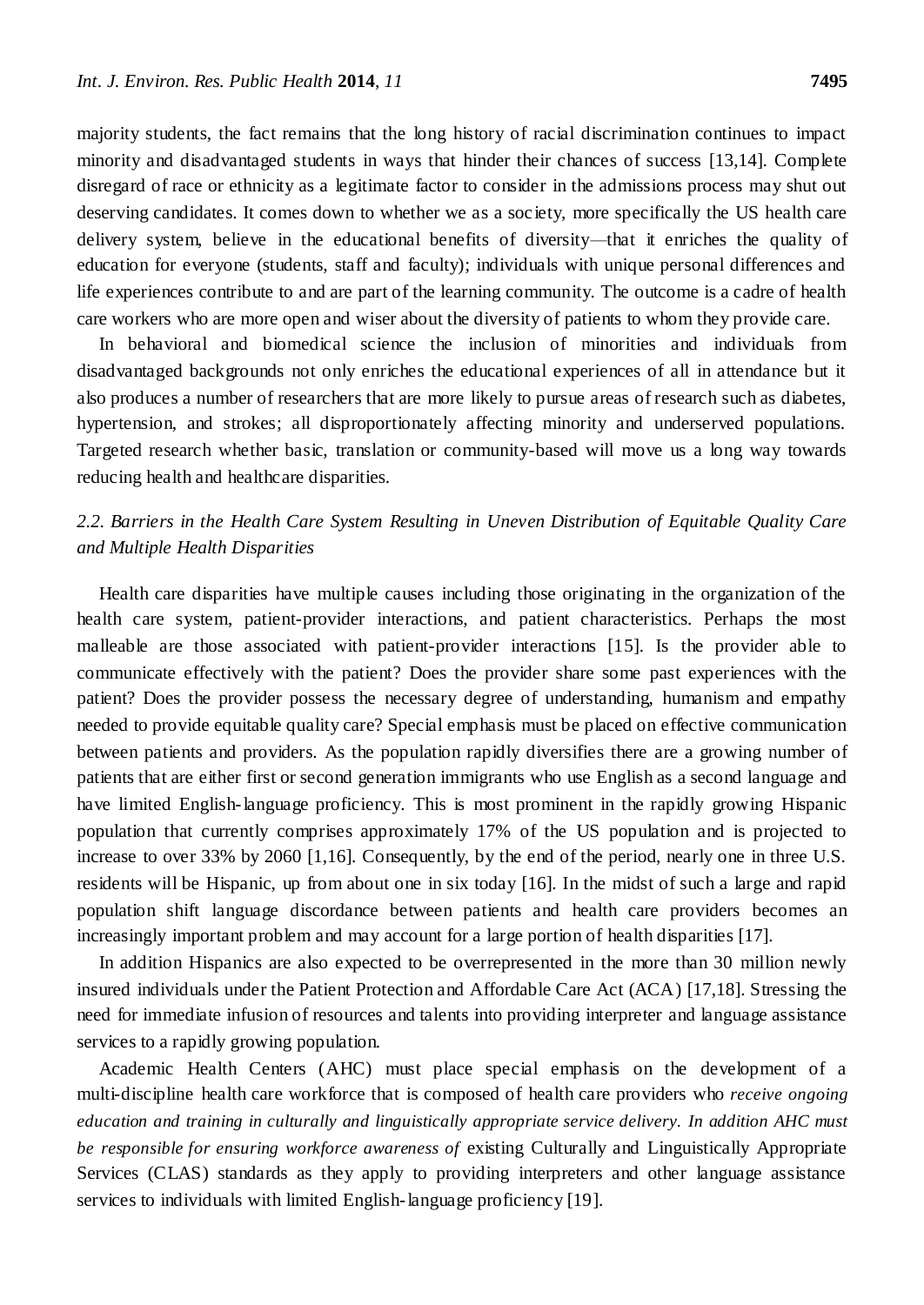#### 2.2.1. The Admissions Process

Many of these questions (above*—*2.2) can be addressed during the admission process to health professions schools. This applies across disciplines. The Association of American Medical Colleges (AAMC) and five other health associations representing schools of osteopathic medicine, dentistry, nursing, pharmacy and public health jointly created the Interprofessional Education Collaborative (IPEC) [20]. This group identified four inter-professional competencies that health professions students should acquire over the course of their training: values and ethics, understanding roles and responsibilities, interprofessional communication and team work [20]. In its most recent revision of the Medical College Admissions Test (MCAT) the AAMC has added a section that tests the knowledge of concepts from behavioral and social sciences to complement the basic and natural sciences [20,21]. In addition as part of its efforts to apply holistic review to the admissions process the AAMC identified the most desirable interpersonal and intrapersonal competencies for entering medical students. These included service orientation, cultural competency, teamwork, ethical responsibility to self and others, reliability and critical thinking [20]. Current efforts by the AAMC to identify and assess interpersonal and intrapersonal competences include a revision of the American Medical College Application services (AMCAS) to include a "Reflection on Interpersonal and Intrapersonal Competencies" section in which students are prompted to reflect on experiences in which they demonstrate some or all of these competencies. In addition the AAMC is exploring the development of a situational judgment test (SJT) which confronts applicants with written or video scenarios and asks them to indicate how they would react by choosing from a list of responses [22,23].

### 2.2.2. Patient-Provider Relationships: The Value of Familiarity, Past Experiences and Concordance

It has been show that racially concordant provider-patient relationships improve quality of care, increase patient involvement in the care plan, increase patient adherence, and result in a positive patient perception of care [12]. Most researchers feel that in the long run this will reduce health care disparities and improve population health [12]. This moves us towards the development of a culturally competent health care workforce. Although concordant patient:provider interactions produce a very positive effect on overall quality of care it is unrealistic for us to think that in the midst of a rapidly growing diverse population, an ever increasing shortage of health care providers and a very stagnant pool of applicants that identify as either minority or disadvantaged we will be able to catch up or even keep pace in providing the projected number of minority and disadvantaged health care providers that will be needed in forming the "ideal" concordant patient:provider interactions. Instead cultural competency and inclusion must encompass the entire healthcare workforce in order to provide a diverse and culturally competent workforce that can effectively serve an increasingly diverse population.

# *2.3. The Benefits of a Diverse Research Workforce; Accelerated Advances in Medical and Public Health Research—Closing the Health and Healthcare Disparities Gap*

The efficacy of healthcare workforce diversity as a pathway to culturally competent care and improved health outcomes has been well documented [12,24]. For underserved and marginalized populations the benefits are better access to and higher quality of health care. 14 % of Americans live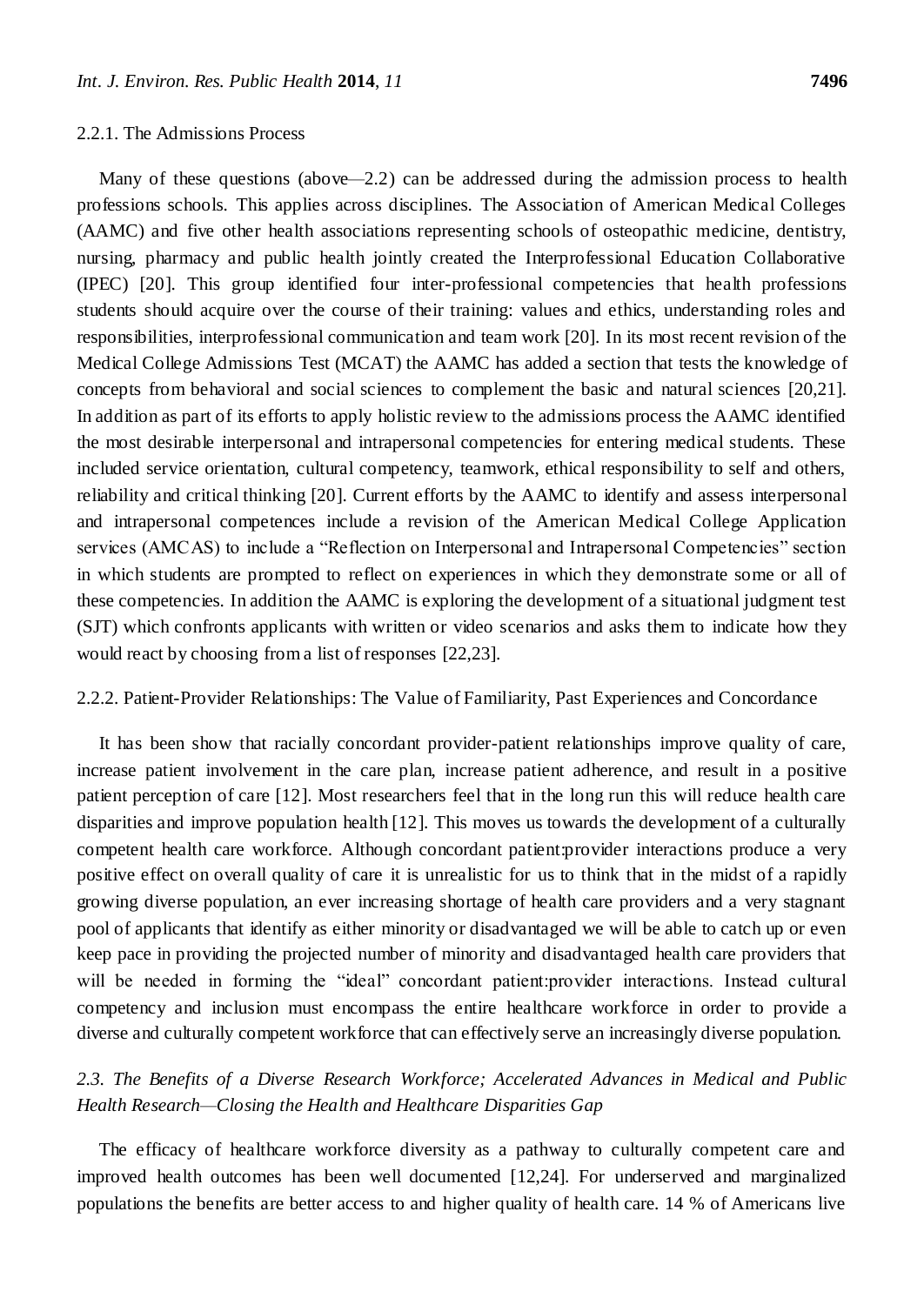below the poverty line and cannot afford health care and are disproportionately affected by multiple health and health care disparities [1]. In the research arena, researchers who are minority are more likely to focus on problems affecting minority and underserved populations, thus accelerating scientific discovery that benefits underserved populations that are disproportionately affected by health and healthcare disparities [24]. Greater faculty and student diversity in the health professions enriches the educational process for everyone, resulting in a more culturally competent health care workforce [15,24].

For the U.S. health care system to set its sights on a more diverse student body and faculty as a way to improve population health sounds simple and straightforward; however, multiple, interdependent factors are at play. This includes the pre-admission process (preparing and recruiting students) and the admissions process (student selection criteria). In addition—and often overlooked—is the importance of retention of minority students, residents, fellows and junior faculty.

*2.4. The Benefits of a Diverse Healthcare Workforce—Recruitment and Retention of Minority and Disadvantaged Students and Faculty*

# 2.4.1. Pre-Admissions—Increasing the Pool of Qualified Applicants

Underrepresented racial and ethnic minorities are disproportionately represented among those lacking a postsecondary education. This may be due to the lack of or shortage of educational materials, services, or access that in many cases are available to middle and upper class families*—*books in the home, access to quality pre-K programs, a parent who can serve as a role model and guide for their child's educational advancement, and well-resourced schools and after-school and summer programs*—*all of which profoundly contribute to success at every point along the academic pipeline (K-16) [25–27].

As a result in Arkansas, as it is nationally, the number of the state's college graduates in biology, biomedical science or the physical sciences – the majors most often leading to a professional degree in the health sciences*—*is small. In 2012 in Arkansas, a total of 2234 students graduated with a bachelor's degree in the STEM areas; only 15% (350) were minorities [28]. Nationally, whites receive a bachelor's degree in the biological sciences 2.6 times more often than underrepresented minorities, further contributing to the very small number (percentage) of minority students in the national applicant pool and who are in a position to pursue a graduate or post-graduate degree [29] in the STEM areas.

#### 2.4.2. Recruitment and Retention of Minority Students

Critical to recruiting and retaining minority students and faculty is the presence of a "critical mass" of minorities, resulting in the generation of an institutional climate that is inviting, nurturing, supportive and inclusive [6,7,30,31]. Without it, it is difficult to convince minority students or faculty that they are valued and supported. Beyond the admissions process there must be greater investment in student support services, such as mentoring, tutoring, student wellness, and "an early warning system" to identify and help students in academic distress [27].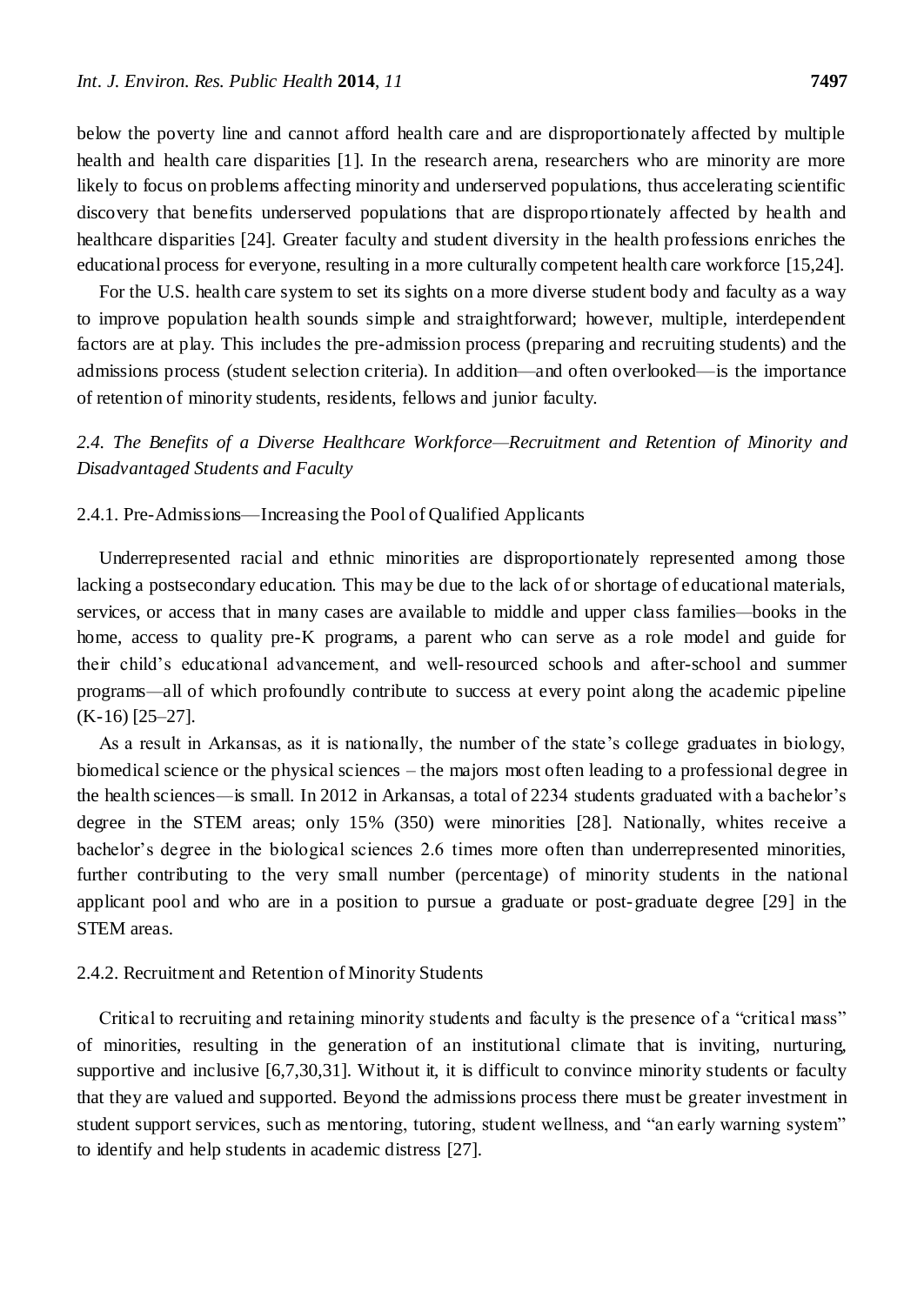2.4.3. Recruitment and Retention of Minority faculty development—A "Grow Your Own" Approach to Diversity

Growing your own is not a new concept, but it has never been truer. A lack of minority faculty creates an environment that is both uninviting and, in many cases, a deterrent to recruiting and retaining minority students and faculty [6].

Before minority faculty become faculty, they are students. In the case of medical school, if there are only 2600 minority medical students graduating each year in the U.S. [32] and the number is relatively flat, then how do we approach the problem from the perspective of improving population health through structural diversity? Simply shifting students from state to state will not improve national health. Each institution and state must be aware of and avoid the "zero sum effect." If minority students and faculty are disproportionately distributed between states and institutions, the overall health of the nation suffers. An ideal goal is an equal distribution of minority health care workers in each state in accordance with each state's demographics, moving towards population parity, improving access and quality of health care, and a reduction in health disparities.

Strengthening programs that nurture the development of students, residents, and postgraduate fellows from diverse backgrounds will result in a gradual increase in the number of minority faculty. Retention efforts must be direct and focused.

#### **3. Discussion**

Over the past decade there have been two seminal publications that have provided solid direction and served as a template for organizational and institutional changes that directly address and serve to reduce health and health care disparities. The Institute of Medicine Report*—*Unequal Treatment [15] showed multiple areas in which there are racial and ethnic disparities in the delivery of health care; minorities were referred less for cardiac cath, received less pain medication for fractures, received less surgical treatment of lung cancer, received fewer referrals for renal transplant, received fewer referrals for congestive heart failure and pneumonia, and received fewer major procedures for myocardial infarct (in the elderly) [15]. The report concluded that the healthcare workforce and its ability to deliver quality care for racial and ethnic minorities can be improved substantially by increasing the proportion of underrepresented U.S. racial and ethnic minorities among health care professionals [15].

The second publication, Missing Persons: Minorities in the Health Professions, a report by the Sullivan Commission, also points out the key role of diversity in the health care workforce and as a pivotal factor in addressing and reducing health and health care disparities [33]. In summary the Commission states that in order to achieve true equality of high-quality care for the entire population, health care must be provided by a well-trained, qualified, and culturally competent health professions workforce that mirrors the diversity of the population it serves [33].

Both publications provide a very clear and accurate description of a mounting and perplexing problem that severely hampers our current health care system; creating health and health care disparities that ultimately result in poor individual and population health. In addition both publications offer very practical and attainable recommendations that address the problem with the intent of closing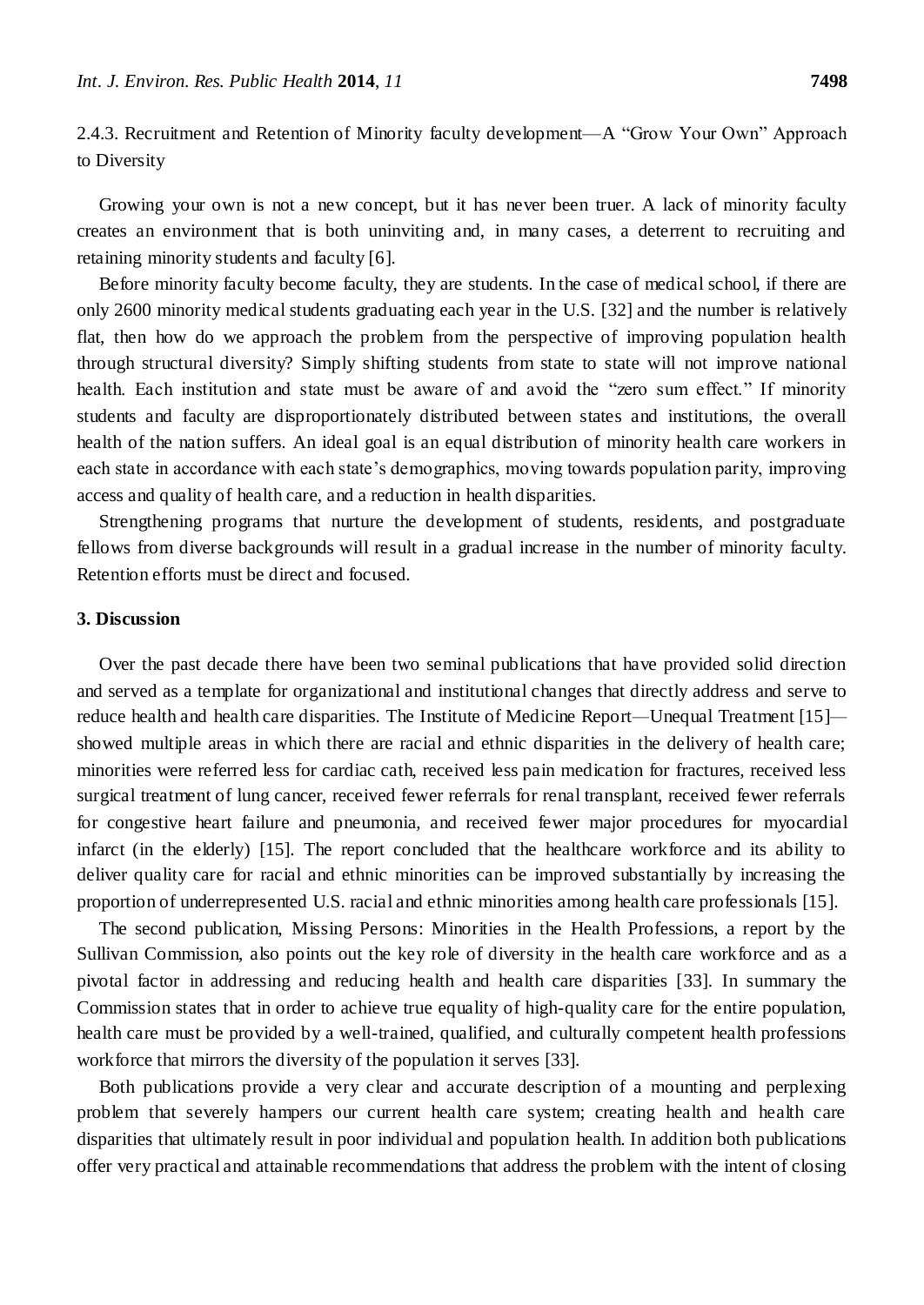the health and health care disparities gap and moving us toward a system of equitable quality care for all*—*good population health.

Health and health care disparities exist across multiple chronic, acute and preventable disease processes including diabetes, cancer, cardiovascular disease, HIV/AIDS, and obesity [4,12,15]. In addition, there are multiple factors that contribute to the disparities in each health care area resulting in a very complex and multifaceted problem. Prominent among these factors are the lack of institutional diversity, inclusion and cultural competency encompassing the entire health care workforce*—*institutional employees, medical staff, students and faculty. All play a major role in developing and sustaining an institutional climate that is inclusive and supportive of all members.

As recently defined by the Group on Diversity and Inclusion of the Association of American Medical Colleges (AAMC) *diversity*, is a core value embodying inclusiveness, mutual respect, and multiple perspectives; resulting in health equity while taking into account individual differences such as socioeconomic status, race, ethnicity, language, nationality, sex, gender identity, sexual orientation, religion, geography, disability, and age [10]. *Inclusion* is a core element to successfully achieving and sustaining diversity. Through professional development, education, policy, and practice inclusion creates a climate that fosters belonging, respect, and value for all and encourages engagement and connection throughout the institution and community [10].

Cultural competency is defined as a set of values, behaviors, attitudes, and practices within a system, organization, program or among individuals which enables them to work effectively cross culturally in providing high-quality care to patients from diverse socio-cultural backgrounds [34]. As outlined by Wells [35] becoming culturally competent is a continuous and longitudinal process that is composed of a cognitive phase and an affective phase. Each phase is composed of three stages beginning with cultural incompetence (a lack of knowledge) in the cognitive stage and ending with cultural proficiency (indicating a mastery of the cognitive and affective phases of cultural development) in the affective phase. It can be argued that we never truly become culturally proficiency but we vacillate between various stages in response to given environmental stimuli and circumstances [35]. Cultural competency extends well beyond the race, ethnic background or gender of a health care provider, but rather is an accumulation and demonstration of knowledge, skills, and attitudes that every health care provider—regardless of training or degrees—should aspire to attain [35,36].

The concepts of cultural competency and inclusion should be integrated throughout the entire U.S. educational system starting at the postsecondary educational level, extending into professional schools and postgraduate training, and beyond as part of a "lifelong learning process" as health care providers seek to deliver equitable quality care in a culturally competent fashion [10,36]

Each institution and state must move toward self-sufficiency as it deals with the challenges associated with the provision of health care to an increasingly diverse population. What has been touched on in this paper are some of the efforts unfolding on a national level and, more specifically, at the University of Arkansas for Medical Sciences (UAMS) to identify and address both system and patient:provider issues, such as the lack of cultural competency and diversity and inclusion in addition to healthcare workforce issues that result in health and healthcare disparities [12,15,35].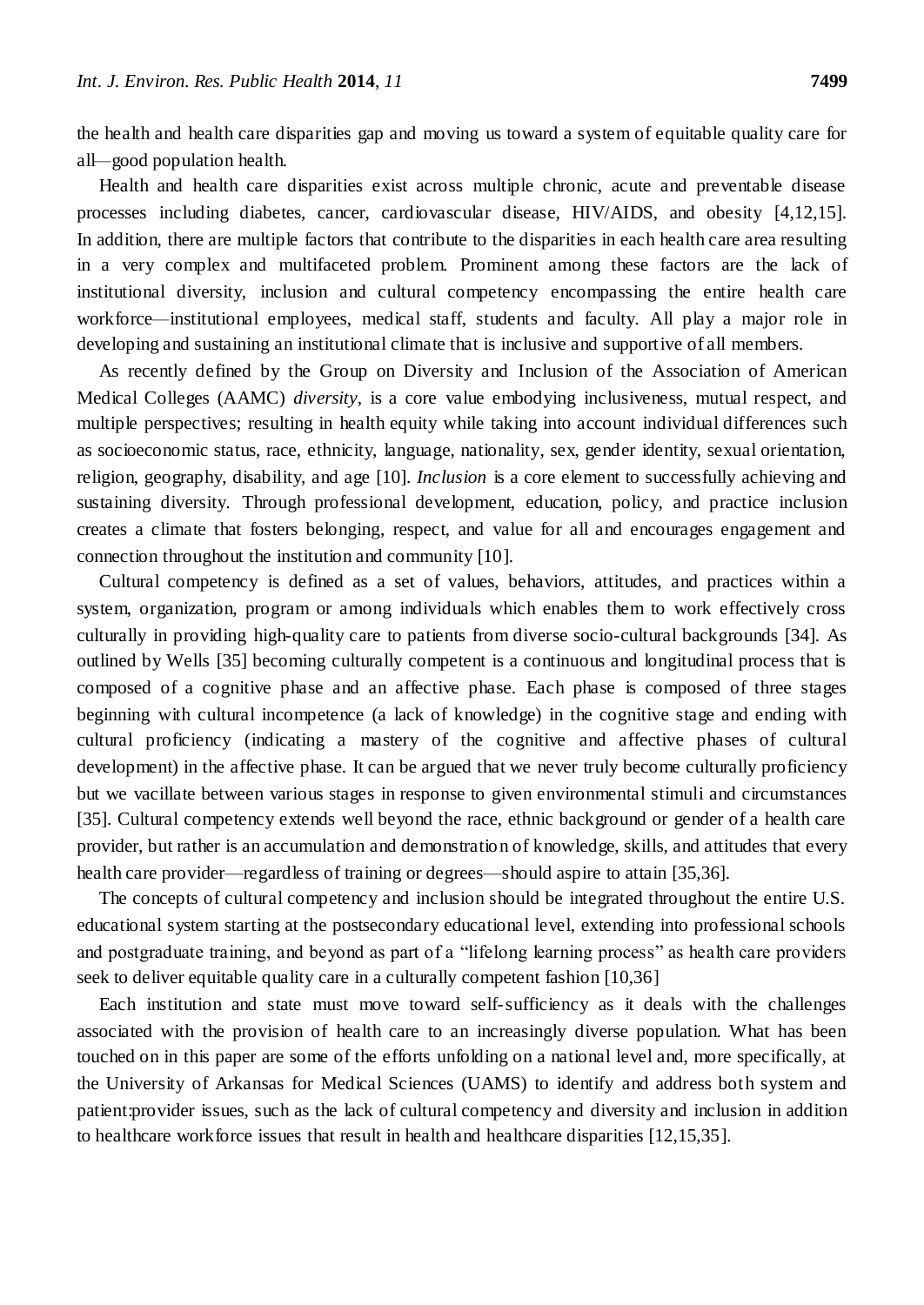#### **4. Recommendations and Conclusions**

### *4.1. Continued Support and Development of Summer Academic Enrichment Programs*

This will facilitate the identification and nurturing of students that have an interest in and are willing to make the effort to pursue careers in the STEM areas. Many students from disadvantaged backgrounds benefit enormously from their participation in science based programs. Besides providing exposure to solid science and math programs summer academic enrichment programs provide a continuing level of engagement and support for students during the summer months; reducing the negative effects of time spent out-of-school (summers, weekends) during which students tend to fall behind. Time spent out-of-school widens the educational gap [37–40]. This is more prominent in low income underserved communities. The result is a very high attrition rate especially at the middle school level and a very low college going and completion rate [37,38]. Levels of educational attainment directly correlate with housing, poverty, ability to afford health care, health literacy and in the end individual and population health [2].

#### *4.2. An Increase in the Number of URM Faculty at Health Professional Schools*

Nationally minorities account for only 7.4% of medical school faculty (with 20% located at Historically Black Colleges), 8.6% of dental school faculty, and <10% of nursing school faulty [5,6,41]. In turning to minority representation in research, Blacks constitute less than 1.0% of researchers with NIH grants [8,9]. A crucial component to our success in reducing health and health care disparities is the recruitment and retention of minorities across disciplines in positions of leadership, health system design, and research.

Currently at UAMS minority faculty makeup 6.8% of UAMS faculty*—*African American or Black (3.8%), Hispanic (2.5%), Native Hawaiian or Other Pacific Islander (0.07%) and American Indian/Alaskan Native (0.4%). Underrepresented minorities make up 23% of the state population. So the very low number of URM's that are part of the UAMS faculty falls short of population parity. This lack of visible URM faculty creates an environment that is less welcoming for recruiting URM students and faculty. The Minority Recruitment and Retention Committee (MRRC) which is composed of faculty and student representatives from each of the five (5) colleges on the UAMS campus has as a primary goal the identification and recruitment of URM students and faculty. Recently the committee submitted a list of recommendations to the Chancellor and other top level administrators. Recommendations include the following: *development of* s*tandardize campus-wide procedure for monitoring the recruitment and retention of minority faculty; centralize monitoring of recruitment and retention efforts in the Center for Diversity Affairs and Human Resources (HR); incentivize efforts on the part of administrators and faculty to improve faculty diversity; develop a set of best practices to improve faculty diversity; increase recruitment efforts—targeted hiring, cluster hires, opportunity hires; assign diversity advocate to search committees; incentivize diversity activity at the department level; as part of the promotion and tenure process increase protected time for URM researchers who are more likely to pursue community-based research; and a Diversity Award (student and faculty) has been established.* Recommendations have been made part of the strategic plan of the Center for Diversity Affairs with plans for implementation over the next two (2) years.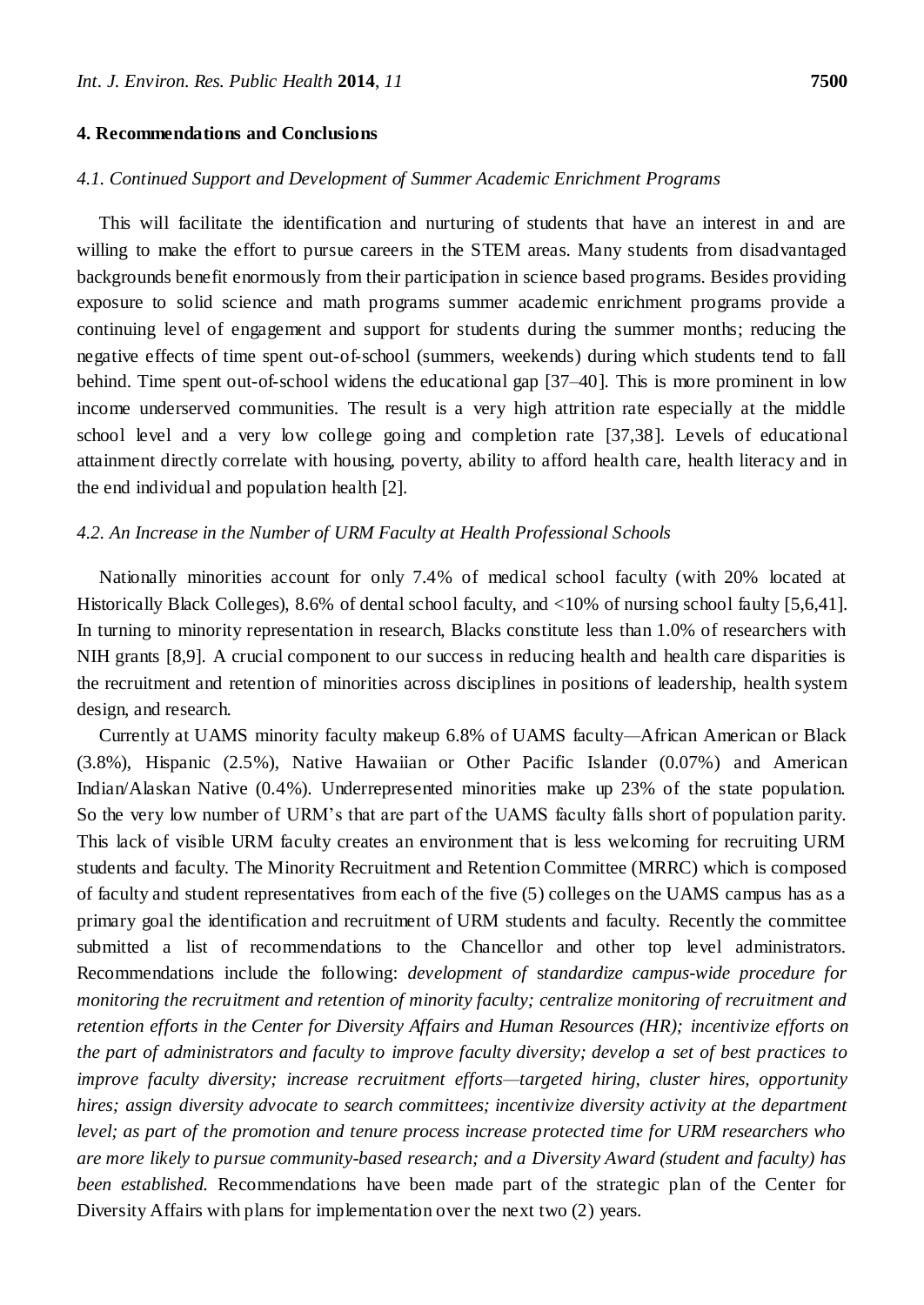#### *4.3. Collection of Demographic Data (Racial and Ethnic) in Clinical or Health Services Research*

It is well documented that the lack of minority participation in multiple clinical trials result in the collection of data and study outcomes that may not be valid when applied to the treatment of minorities and other marginalized populations [42–46].

The lack of minority participation in clinical trial is due to multiple factors including mistrust of government and research institutions, low health literacy, beliefs about limited benefits from results, and lack of information about trials [45,46]. One approach to increasing minority participation is through improved health literacy. Improvement in health literacy of the entire population will allow us to not only improve individual and population health but will also highlight the value of participation in clinical studies. Health literacy is defined as the degree to which individuals have the capacity to obtain, process, and understand basic health information and services needed to make appropriate health decisions [47]. The consequences of inadequate health literacy include poorer health status, lack of medical care knowledge, impaired comprehension of medical information, lack of knowledge about medical conditions, lack of understanding and use of preventive services, poorer self-reported health, poorer compliance rates with treatment modalities, increased hospitalization, and increased health cost [48]. All fall under the umbrella of preventative services. Improved health literacy is key to improving individual and population awareness of healthy choices (life style modifications*—*diet, exercise, no smoking, reduced alcohol consumption), the value of preventative primary care services and in the end overall impact of health literacy on individual and population health. This can be done at the local, state and national level through community-based educational campaigns that must include on site community involvement and a series of lectures and workshops that are developed in collaboration with community leaders in response to community needs/requests, and open to the public.

# *4.4. Research That Will Identify Root Causes and Strategies to Eliminate Racial and Ethnic Disparities*

Future research must include an increasing number of minority faculty. Efforts to increase minority faculty start at the K-16 level and extends into and beyond professional school. Faculty recruitment and retention is crucial to institutional and environmental change that will promote recruitment and retention of students and the development of a "critical mass" of minority researchers [7,30,31].

Many researchers develop an interest in and pursue careers in fields of research in which they have past professional or personal experience. Many minority and disadvantaged researchers pursue careers in cardiovascular disease, diabetes, obesity, HIV/AIDS, and stroke; all health disparities areas which disproportionately affect minority and underserved populations [4,6,12]. An increase in the number of minority researchers that are actively involved in research will help close the disparities gap. This should include continued NIH support and formal training in grant writing and the grant review process at the institutional level (how to respond to targeted RFAs, developing an awareness and working knowledge about the grant review process—evaluation and scoring). Additional institutional efforts should include development of Leadership Programs that specifically target minority faculty.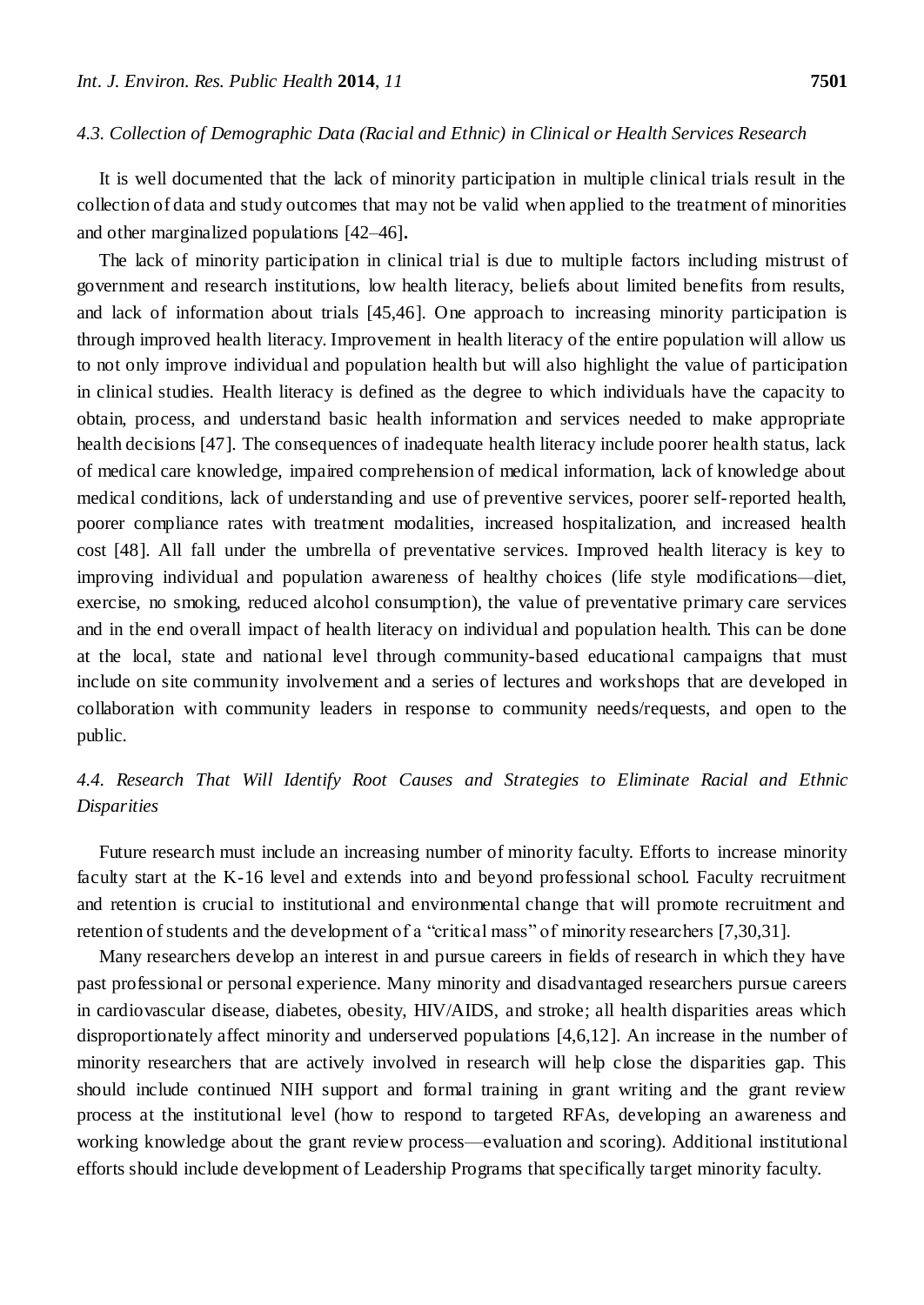The NIH has several program grants through multiple institutes that target and support students and faculty researchers from minority, disadvantaged and underserved populations. Currently the Center for Diversity Affairs (CDA) in conjunction with the UAMS Graduate School has two NIH training grants targeting minority, underrepresented (UR) and disadvantaged students at the undergraduate and graduate level. The Initiative to Maximize Student Development (IMSD) targets UR and disadvantaged students pursuing a PhD in behavioral and biomedical sciences and is funded by the National Institute for General Medical Sciences (NIGMS). Since the institution of the IMSD program we have more than doubled our enrollment of UR and disadvantaged student in our Graduate School. The Summer Undergraduate Research Program (SURP) provides support for mentored summer research targeting minority and disadvantaged students at the college level. Both are excellent programs and have had a significant institutional impact in helping us to diversify our student body not only in the graduate school but also across colleges and disciples.

# *4.5. Development of Sustainable Community-Based Partnerships to Evolve and Expand Potential for Health Disparities Reduction Research, Practices and Policy Formation*

Recently the Center for Diversity Affairs submitted a proposal to the National Institute on Minority Health and Health Disparities (NIMHD) to support a conference and a series of lectures and workshops on health and health disparities*—the Jocelyn Elders Lecture Series*. The overall objective of the conference and lecture series is to expose and educate the state and regional health care workforce (primary care providers; across disciplines and including students, faculty and staff) and the community to the ever increasing problem of health and health care disparities; ultimately promoting a reduction in health and health care disparities resulting in improved individual and population health. Community partners include the Arkansas Medical Dental and Pharmaceutical Association (AMDPA) a 120 year organization primarily composed of local and regional minority physicians, dentist, and pharmacists; the Better Community Developers a community-based organization with a focus on low-income, underserved, disadvantaged families and children at-risk; and Tri County Rural Health Network whose primary focus is connecting elderly and adult disabled citizens to home and community-based services. These along with other community partnerships are currently in place; program activities are supported by institutional funds and beginning to make a significant difference in underserved communities surrounding the UAMS campus. In addition the UAMS 12th Street Health and Wellness Center is an interprofessional center that provides preventative and minor "sick" care services to uninsured individuals from local underserved neighborhoods. The Center is student lead with UAMS faculty and local community health care providers serving as preceptors. Students from across disciplines (pharmacy, medicine, nursing, allied health, public health and the graduate school) work as a team in providing information on healthy living, preventive care and referral for chronic care follow-up.

# *4.6. Institutional Support of Language Assistance Services*

AHC must place special emphasis on the development of a multi-discipline health care workforce that is composed of health care providers who receive ongoing education and training in culturally and linguistically appropriate service delivery. AHC must be responsible for ensuring workforce awareness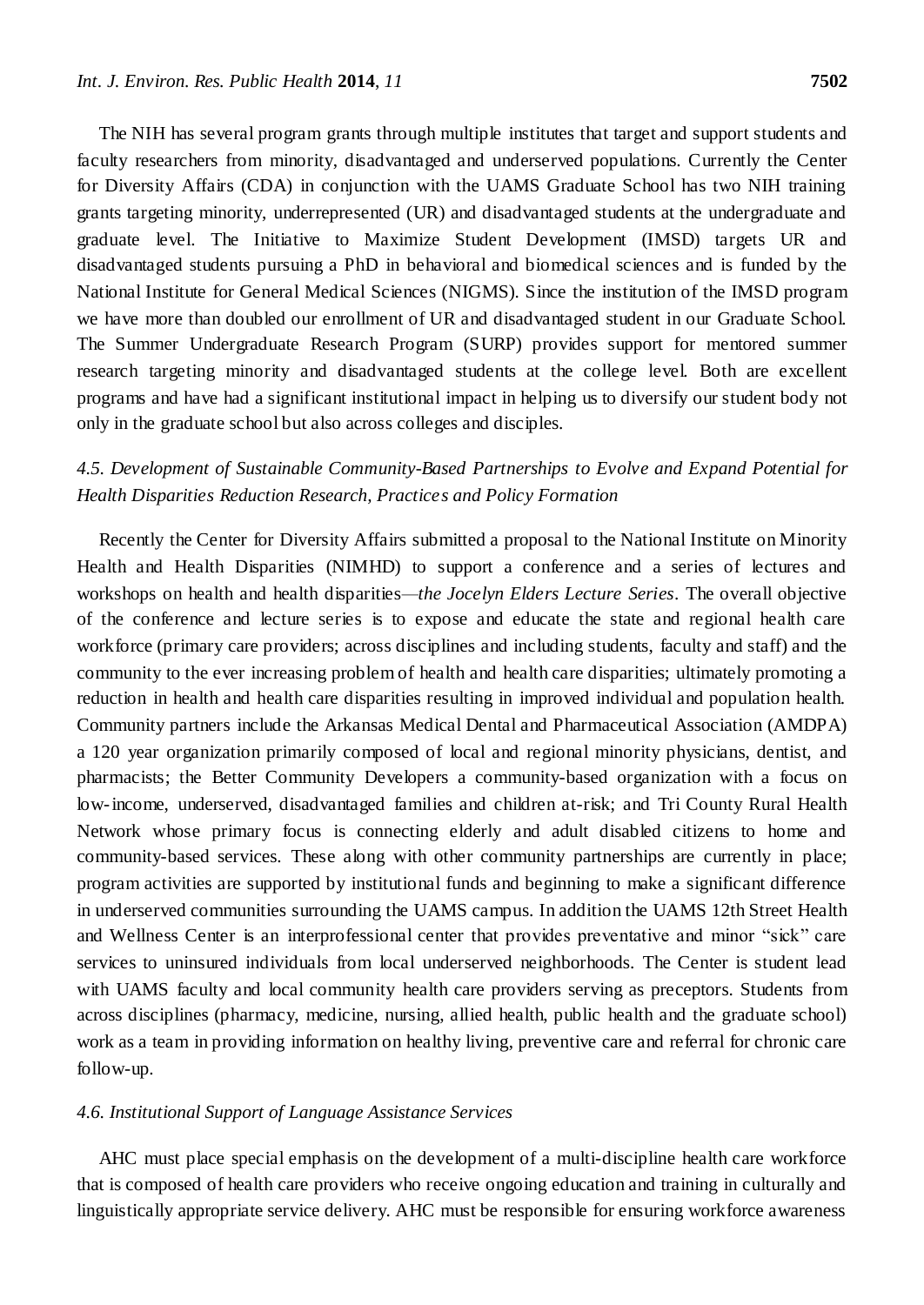of existing CLAS standards as they apply to providing interpreters and other language assistance

services to individuals with limited English-language proficiency [19]. This in addition to the aggressive recruitment and retention of Hispanic students across disciples will result in a health care workforce that may be best suited and most likely to delivery equitable quality care to a growing population of Hispanic patients.

*4.7. A Reduction in Health Disparities through the Identification, and Reduction or Elimination of Population Specific Social Determinates of Health*

This takes on various aspects of a social and political nature. It is a combination of actions which include evaluating and perhaps restructuring the current US K-16 educational system that will promote and allow an increase in educational attainment levels; effectively reducing poverty levels and promoting the development of a pool of competitive minority and disadvantaged students that apply to and matriculate into health professions schools; ultimately adding to the pool of health care providers and producing a cadre of minority physicians and researchers. A reduction of health disparities must be a key component of the US health care system. As we approach the issue of increasing the number of underrepresented minorities and individuals from disadvantaged backgrounds who apply to professional school perhaps a broader and more complex approach maybe the institution of community services and community programs that identify and serve to relieve or avert many of the toxic stressors that are so common in underserved neighborhoods. AHC are major forces in economic development—creating jobs, developing innovative ways to improve and save lives, and providing care to the community. Many often rank among the largest employers in their city, region, and/or state and in most cases are the largest annual providers of uncompensated patient care [4,49].

In addition many AHC are in close proximity to underserved communities; either surrounding or bordering them [4]. AHC's must reach out to surrounding communities, establish a real physical presence and develop partnerships that will result in very early interventions that may reduce environmental stressors. Many minority and disadvantaged students come from the same communities that surround many AHC's and many are continually exposed to toxic stressors that may hinder mental and behavioral development resulting in poor school performance, high attrition rates and low level of educational attainment [50]. Tangible widespread community involvement is a long term investment that academic medicine and the US health care system must be willing to make; otherwise our goal of diversifying the health care workforce and reducing health and health care disparities may not be realized.

#### **Notes Added in Proof**

―In addition as part of its efforts to apply holistic review to the admissions process the AAMC identified the most desirable interpersonal and intrapersonal competencies for entering medical students. These included service orientation, cultural competency, teamwork, ethical responsibility to self and others, reliability and critical thinking [20]. Current efforts by the AAMC to identify and assess interpersonal and intrapersonal competences include a revision of the American Medical College Application services (AMCAS) to include a "Reflection on Interpersonal and Intrapersonal Competencies" section in which students are prompted to reflect on experiences in which they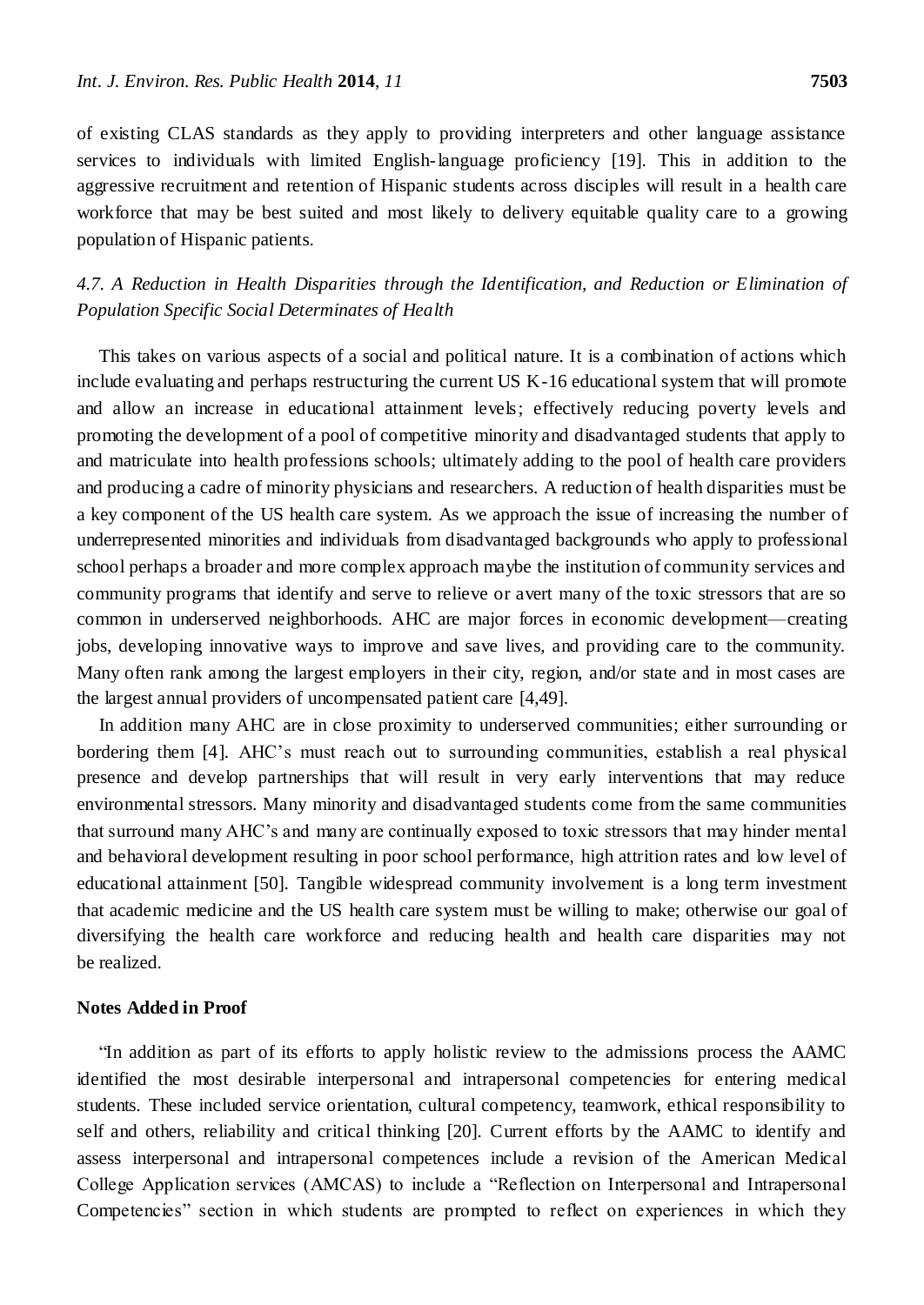demonstrate some or all of these competencies. In addition the AAMC is exploring the development of a situational judgment test (SJT) which confronts applicants with written or video scenarios and asks them to indicate how they would react by choosing from a list of responses  $[22,23]$ ." was added on page 5, lines 11–20.

# **Acknowledgements**

The author wishes to acknowledge the contributions of Rachel Phillips in reviewing and editing this manuscript.

# **Conflicts of Interest**

The author declares no conflict of interest.

# **References**

- 1. *Quick Facts*; US Department of Commerce, United States Census Bureau: Washington, DC, USA, 2012.
- 2. Woolf, S.H. Social policy as health policy. *JAMA* **2009**, *301*, 1166–1169.
- 3. Boone, M.; Molter, J. *The Role of Academic Health Centers in Addressing the Social Determinants of Health*; Report 14; The Blue Ridge Academic Health Group: Emory University, Atlanta, GA, USA, 2010.
- 4. Betancourt, J.R. Eliminating racial and ethnic disparities in health care: What is the role of academic medicine? *Acad. Med.* **2006**, *81*, 788–792.
- 5. *Diversity in Medical Education: Facts and Figures*; The Association of American Medical Colleges: Washington, DC, USA, 2012.
- 6. *In the Nation's Compelling Interest: Ensuring Diversity in the Health-Care Workforce*; Smedley, B.D., Butler, A., Bristow, L., Eds.; National Academies Press: Washington, DC, USA, 2004.
- 7. Pololi, L.H.; Evans, A.T.; Gibbs, B.K.; Krupat, E.; Brennan, R.T.; Civian, J.T. The experience of minority faculty who are underrepresented in medicine, at 26 representative U.S. medical schools. *Acad. Med.* **2013**, *88*, 1308–1314.
- 8. Ginther, D.K.; Schaffer, W.T.; Schnell, S.; Masimore, B.; Liu, F.; Haak, L.L.; Kington, R. Race, ethnicity, and NIH research awards. *Science* **2011**, *333*, 1015–1019.
- 9. Study: Black Researchers Receive Fewer NIH Grants. PBS News Hour. Available online: [www.pbs.org/newshour/rundown](http://www.pbs.org/newshour/rundown) (accessed on 12 November 2013).
- 10. McDougle, L.; Lu, F.; Castro, I.L. Answering the question of the year with faculty diversity. *Acad. Med.* **2011**, *86*, doi:10.1097/ACM.0b013e3182308d11.
- 11. Gottfredson, N.C.; Painter, A.T.; Daye, C.E.; Wightman, L.F.; Allen, W.A.; Deo, M.E. Does diversity at undergraduate institutions influence student outcomes? *J. Divers. High. Educ.* **2008**, *1*, 80–94.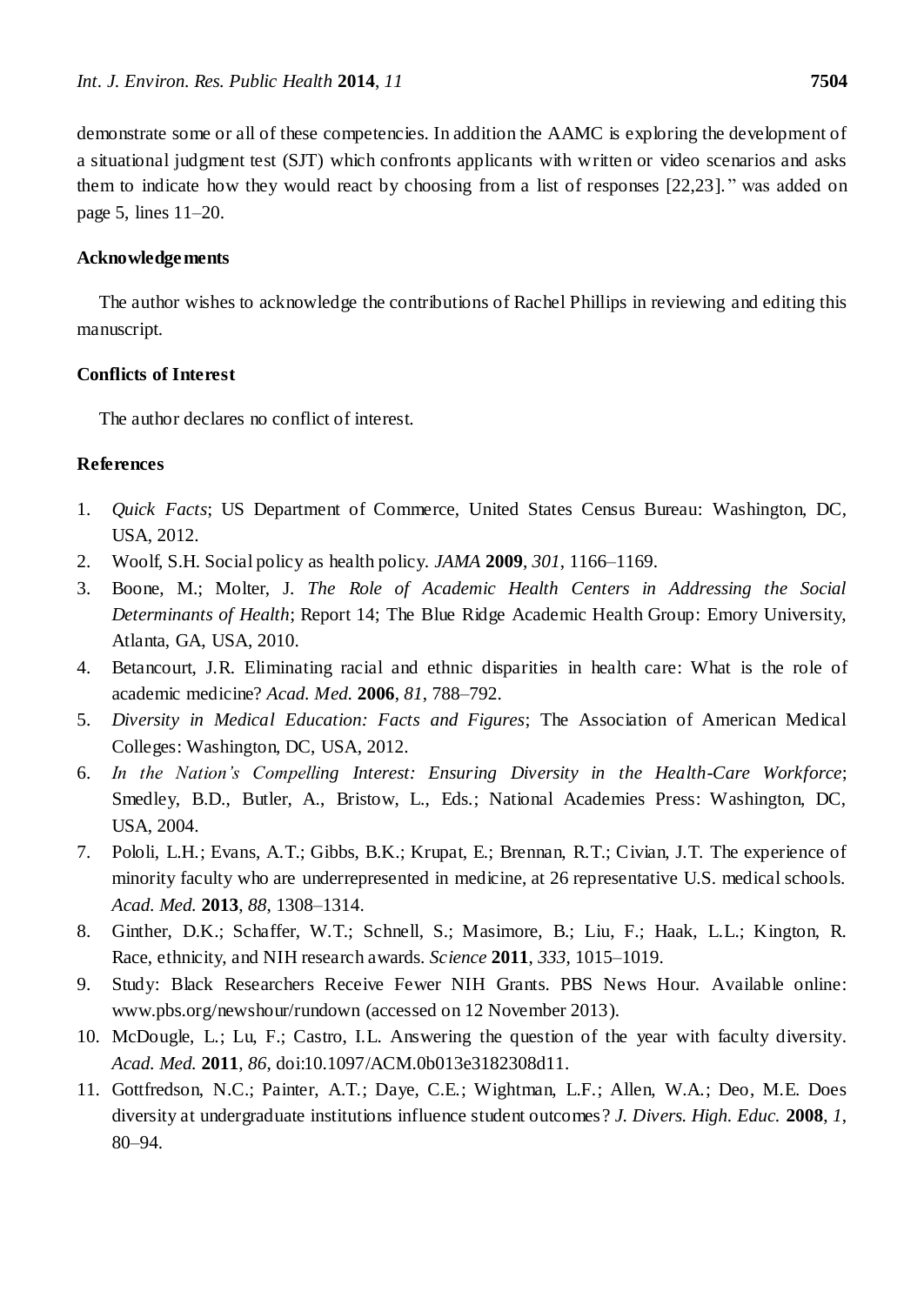- 12. Cooper, L.A.; Roter, D.L. Patient-Provider Communication: The Effect of Race and Ethnicity on Processes and Outcomes of Healthcare. In *Unequal Treatment: Confronting Racial and Ethnic Disparities in Health Care*; National Academies Press: Washington, DC, USA, 2002.
- 13. Lewis, A.; Manno, M.J. Inside the K-12 Pipeline for Black and Latino Students. In *Diversity in American Higher Education. Towards a More Comprehensive Approach*; Stulberg, L.M., Weinberg, S.L., Eds.; Routledge: New York, NY, USA, 2011.
- 14. Teitelbaum, P. Trends in the Education of Underrepresented Racial Minority Students. In *Diversity in American Higher Education. Towards a More Comprehensive Approach*; Stulberg, L.M., Weinberg, S.L., Eds.; Routledge: New York, NY, USA, 2011.
- 15. *Unequal Treatment: Confronting Racial and Ethnic Disparities in Health Care*; Smedley, B.D., Stith, A.Y., Nelson, A.R., Eds.; National Academic Press: Washington, DC, USA, 2002.
- 16. *2012 National Population Projections*; US Department of Commerce United States Census Bureau: Washington, DC, USA, 2013.
- 17. Ghaddar, S.; Ronnau, J.; Saladin, S.P.; Martinez, G. Innovative approaches to promote a culturally competent, diverse health care workforce in an institution serving Hispanic students. *Acad. Med.* **2013**, *88*, 1870–1876.
- 18. Clemans-Cope, L.; Kenney, G.M.; Buettgens, M.; Carroll, C.; Blavin, F. The Affordable Care Act's coverage expansions will reduce differences in uninsurance rates by race and ethnicity. *Health Aff. (Millwood)* **2012**, *31*, 920–930.
- 19. *National Standards for Culturally and Linguistically Appropriate Services in Health Care*; U.S. Department of Health and Human Services, OPHS Office of Minority Health: Washington, DC, USA, 2001.
- 20. Mahon, K.E.; Henderson, M.K.; Kirch, D.G. Selecting tomorrow's physicians: The key to the future health care workforce. *Acad. Med.* **2013**, *88*, 1806–1811.
- 21. Kaplan, R.M.; Satterfield, J.M.; Kington, R.S. Building a better physician—The case for the new MCAT. *N. Engl. J. Med.* **2012**, *366*, 1265–1268.
- 22. Kirch, D.G. Transforming admissions: The gateway to medicine. *JAMA* **2012**, *308*, 2250–2251.
- 23. Lievens, F.; Sackett, P.R. The validity of interpersonal skills assessment via situational judgment tests for predicting academic success and job performance. *J. Appl. Psychol.* **2012**, *97*, 460–468.
- 24. Cohen, J. The consequences of premature abandonment of affirmative action in medical school admissions. *JAMA* **2003**, *289*, 1143–1149.
- 25. Page, K.R.; Castillo-Page, L.; Wright, S.M. Faculty diversity programs in U.S. medical schools and characteristics associated with higher faculty diversity. *Acad. Med.* **2011**, *86*, 1221–1228.
- 26. Cantor, J.C.; Bergeisen, L.; Baker, L.C. Effect of an intensive educational program for minority college students and recent graduates on the probability of acceptance to medical school. *JAMA* **1998**, *280*, 772–776.
- 27. Thomson, W.A.; Ferry, P.G.; King, J.E.; Martinez-Wedig, C.; Michael, L.H. Increasing access to medical education for students from medically underserved communities: One program's success. *Acad. Med.* **2003**, *78*, 454–459.
- 28. Jenkins, R.; Butler, S.; Mitchell, S. *Report on STEM Graduation and Enrollment Trends*; The Arkansas Department of Higher Education: Little Rock, AR, USA, 2013.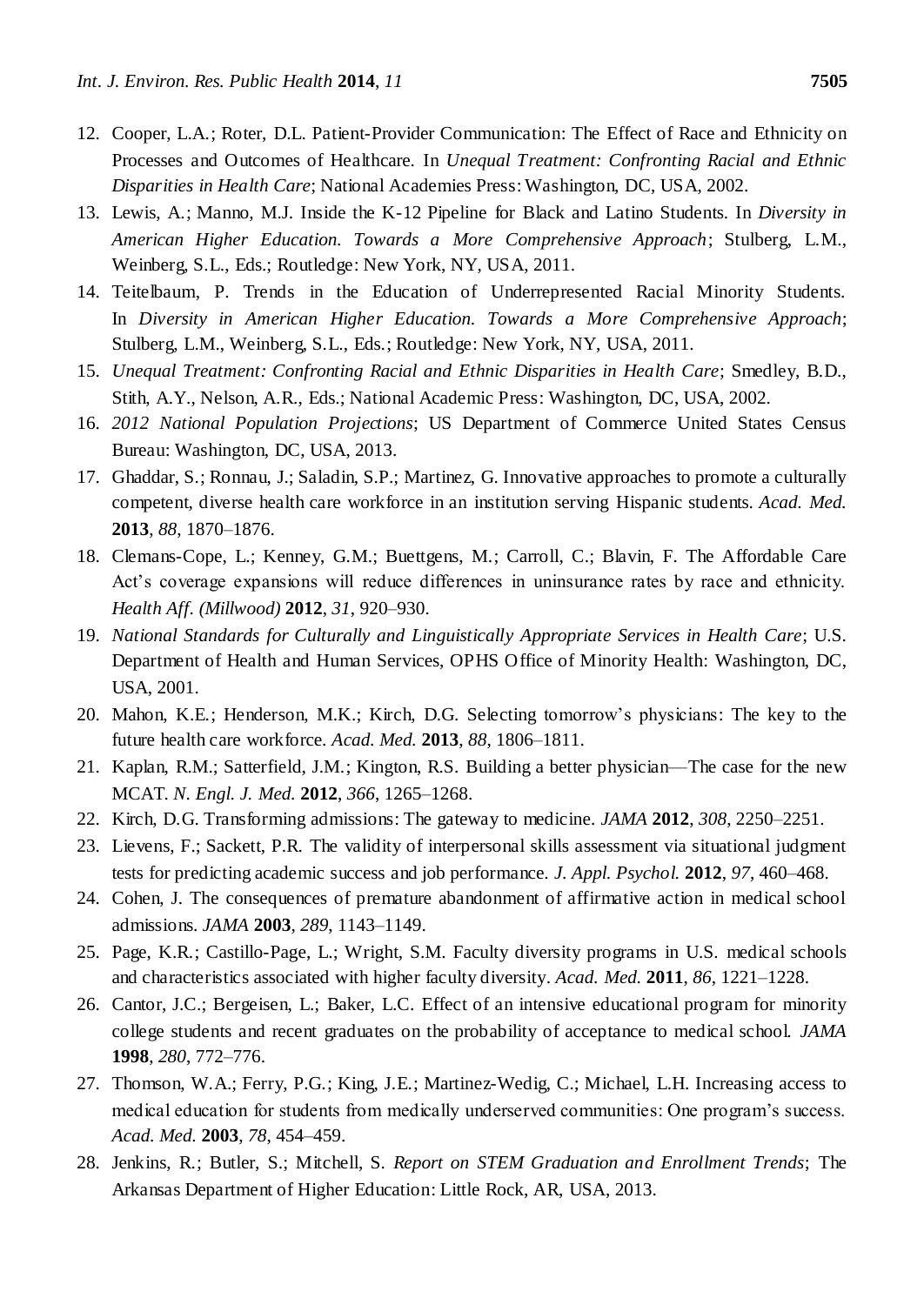- 29. Harvey, W.B.; Anderson, E.L. *Minorities in Higher Education 21st Annual Status Report: 2003*–*2004*; American Council on Education: Washington, DC, USA, 2005.
- 30. Elam, C.L.; Stratton, T.D.; Hafferty, F.W.; Haidet, P. Identity, social networks, and relationships: Theoretical underpinnings of critical mass and diversity. *Acad. Med.* **2009**, *84*, S135–S140.
- 31. Sánchez, J.P.; Peters, L.; Lee-Rey, E.; Strelnick, H.; Garrison, G.; Zhang, K.; Spencer, D.; Ortega, G.; Yehia, B.; Berlin, A.; *et al.* Racial and ethnic minority medical students' perceptions of and interest in careers in academic medicine. *Acad. Med.* **2009**, *88*, 1299–1307.
- 32. *Total U.S. Medical School Graduates by Race and Ethnicity, Permanent Residency, and Sex, 2003–2012*; Association of American Medical Colleges: Washington, DC, 2013.
- 33. *Missing Persons: Minorities in the Health Professions. A Report of the Sullivan Commission on Diversity and the Health Care Workforce*; Sullivan Commission on Diversity in the Health Workforce: Washington, DC, USA, 2004.
- 34. Denboba, D.; U.S. Department of Health and Human Services, Health Services and Resources Administration. *MCHB/DSCSHCN Guidance for Competitive Applications, Maternal and Child Health Improvement Projects for Children with Special Health Care Needs*; Rockville, MD, USA, 1993.
- 35. Wells, M.I. Beyond cultural competence: A model for individual and institutional cultural development. *J. Community Health Nurs.* **2000**, *17*, 189–199.
- 36. Kumagai, A.K.; Lypson, M.L. Beyond cultural competence: Critical consciousness, social justice, and multicultural education. *Acad. Med.* **2009**, *84*, 782–787.
- 37. Smith, M., III; Brewer, D. *Stop Summer Academic Loss. An Educational Policy Priority: A White Paper from Metametrics Inc.*; Durham, NC, USA, 2007.
- 38. Cooper, H.; Nye, B.; Charlton, K.; Lindsey, J.; Greenhouse, S. The effect of summer vacation on achievement test scores. A narrative and meta-analysis review. *Rev. Educ. Res.* **1996**, *66*, 227– 268.
- 39. Heyns, B. *Summer Learning and the Effects of Schooling*; Academic Press: New York, NY, USA, 1978.
- 40. Heyns, B. Schooling and cognitive development: Is there a season for learning? *Child Dev.* **1987**, *58*, 1151–1160.
- 41. AAMC Data on Line, US Medical School Faculty, 2010. Table 19: Sex, race/Hispanic origin, tenure status, and department. Association of American Medical Colleges, Washington, DC, USA.
- 42. Corbie-Smith, G.; Thomas, S.B.; Williams, M.V.; Moody-Ayers, S. Attitudes and beliefs of African Americans toward participation in medical research. *J. Gen. Int. Med.***1999**, *14*, 537–546.
- 43. Wermeling, D.; Selwitz, A. Current issues surrounding women and minorities in drug trials. *Ann. Pharmacother.* **1993**, *27*, 904–911.
- 44. Cotton, P. Is there still too much extrapolation from data on middle aged white men? *JAMA* **1990**, *263*, 1049–1050.
- 45. Corbie-Smith, G.; Thomas, S.B.; George, D.M.M., St. Distrust, race, and research. *Arch. Intern. Med.* **2002**, *162*, 2458–2463